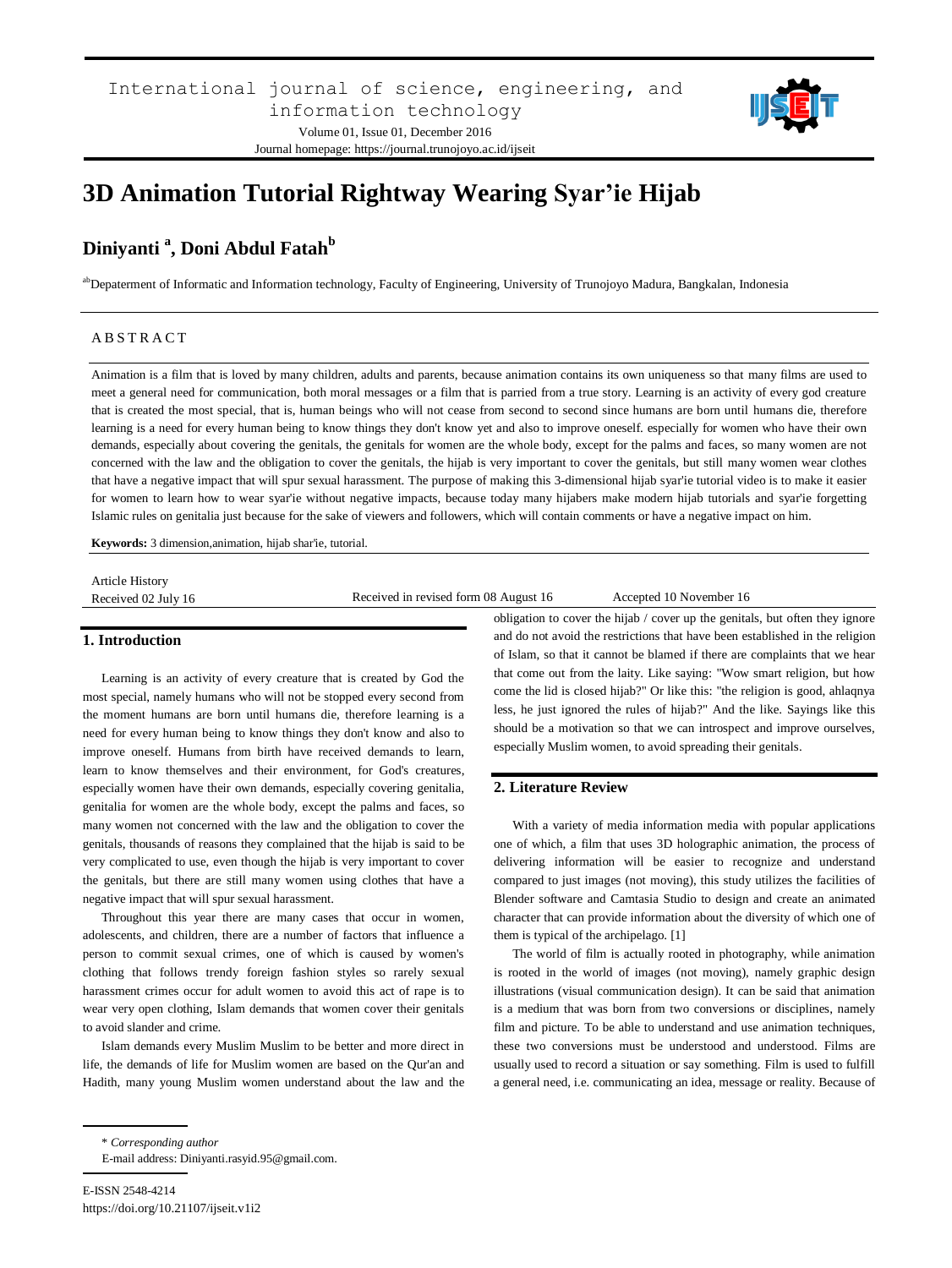its unique dimensions and because of its entertainment nature, films have been accepted as one of the most popular audio-visual media and are favored by the public. Because it is also considered as the most effective media [2]. Learning Media for Human Organs, for elementary school children grades 4 - 6, with the help of 3-dimensional animation that clearly has a unique element, so that it can attract the attention of children in learning as well as play, and without reducing boredom by being designed as good as possible [3]. Jilbab is one of the symbols of obedience for a Muslim woman towards the shari'ah of the Islamic religion and her love is also obedient to the creator (Allah). Hijab is not because you follow the trend or want to get praise, even if you want to get a good match. Hijab in Islam is interpreted as clothing that covers the entire body from head to toe, which is veiled but must still be dressed that covers her nakedness. The obligation of Muslim women to wear the hijab is shown in the Qur'an, which means: O Prophet say to your wives, daughters, and wives of believers, they should extend the veil throughout their bodies. That is so that they are easier to recognize, therefore they are not disturbed. And Allah is Forgiving, Most Merciful. (Surat al-Ahzab: 59) This is clarified again in Surat An-Nur: 31 viz. And let them cover the veil on his chest based on Surat An-Nur: 31 [4].

In Islamic religious rules, the veil is an obligation for every Muslim woman to cover her genitals. Jilbab can be used as a veil to cover the genitalia for Muslim women. In Islam, the veil is an obligation for a Muslim woman to cover genitalia. Hijab itself in the development of an era that has become a fashion trend, the hijab is often used at certain moments, when competing in events, weddings, recitals, etc. Hijab is used as an identity for Muslim women themselves and has been explained in the Holy Qur'an in the letter (Al-Ahzab: 59) [5]. The phenomenon for the use of hijab today is very shifting, often the hijab is not used to cover the genitalia of Muslim women according to the rules that have been set by Islam, but now it has become a fashion for women themselves, whereas the veil functions to maintain the honor of Muslim women, in terms of several aspects , the use of the hijab / hijab is an obligation for Muslim women, regardless of age or position, this obligation has been explained by religion and includes the rules of a woman wearing the hijab, not for style or want to get praise but has become a separate obligation for women [6 ]. Clothing has its own placement position on the human body, both in the form of maupin hijab clothes which identify Islam, but now the phenomenon of wearing the veil (hijab bohay) is a trend among Muslim women today, compared to the use of the hijab syar, ie in accordance with religious rules as a symbol of obedience. against Islam [7]. Hijab is not only used for adult women, but also used by teenage women, who always follow the trend and have become a lifestyle for women themselves, the slang phenomenon that has been selling in the market to meet the needs of women without prioritizing Islamic Sharia. Therefore several magazines competed to display the more fashionable hijab models [8]. This research is intended to describe the rules of hijab or cover the genitalia for women, because in the Qur'an itself it has been explained that every woman who has baligh cannot show her body bigian except her face and palms, other than that as Muslim symbols and also as a more polite behavior in dressing [9].

# **3. Methods**

This research methods flown like Figure 1.



**Figure 1.** Research Methods Flow

#### **4. Implementation and Discussion**

#### *4.1. 3-dimensional set of loose hijab*



**Figure 2.** 3 dimensional assets of loose hijab

#### *4.2. 3-Dimensional Asset Tight Clothing*



**Figure 3.** 3-dimensional assets of tight clothing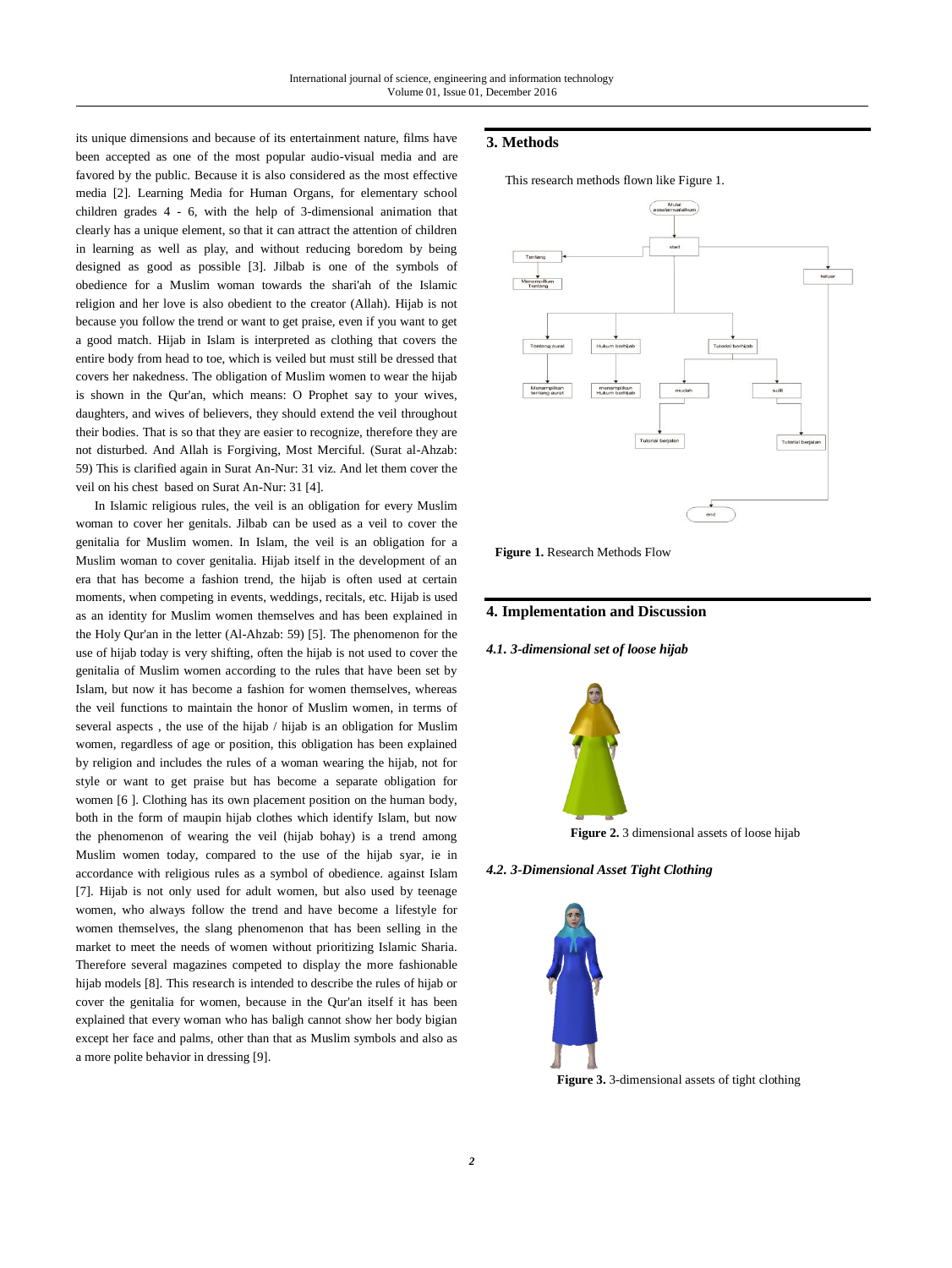#### *4.3. Open the Blender Application*



**Figure 4.** How to open a blender application

A way how to make a 3D animation, then first open the blender application, by clicking on the blender icon.

#### *4.4. Creating a New Page in Blender*



**Figure 5.** How to Create a New File

In the picture above is an initial step to create a new file (new file) in the blender, click then new file.

#### *4.5. Create a New Object in Blender*

A way how to make 3d animation, click file, new file, then automatically there will be a cube shaped object shown on figure 6.



**Figure 6.** cube object

#### *4.6. Edit Cube Shape*



#### **Figure 7.** cube object

A way how to edit the cube object that will be edited to become a human character.

### *4.7. Open the Unity Application*

First strep to open the unity application on the computer shown on figure 8.



**Figure 8.** Opening Unity

#### *4.8. Setting the Unity Application on Android*

Click File-Build Settings, select Android, then click BUID, here the Android settings have several choices of Android versions, for this media itself uses the Jellybean Android version shown on Figure 9.

| 中文区目                                                                                                                                                                                                   | K Center B Local                  | <b>Build Settings</b>                                                                                                                                                                                                             | ۰<br>۰                                                                                                                                          | 屇                                                                                                                                |
|--------------------------------------------------------------------------------------------------------------------------------------------------------------------------------------------------------|-----------------------------------|-----------------------------------------------------------------------------------------------------------------------------------------------------------------------------------------------------------------------------------|-------------------------------------------------------------------------------------------------------------------------------------------------|----------------------------------------------------------------------------------------------------------------------------------|
| II Herarchy<br>R.M.<br>Create > CHAI<br>Cabout"<br>$+10$<br>Main Camera<br>* Canvas<br><b>TPanel</b><br>Image<br>testans<br><b>broutik</b><br>backpink<br>Innapo (1)<br>I- Audio Source<br>EventSystem | Ill Scene<br><b>Skolad</b>        | <b>Scenes In Build</b><br>assismualakum anal<br>M menusudul<br>W limited<br>Contuction W<br><b>M</b> tentenpourat<br>of tentanghijab<br>Counskurns<br><b>W</b> manufacturial<br><b>W</b> tutorialsulit<br>V about<br>atenualmudah |                                                                                                                                                 | <b>O H N H</b><br>$\frac{4}{5}$<br>$\frac{6}{7}$<br>9<br>9<br>30                                                                 |
| <b>D</b> Console                                                                                                                                                                                       | C Game<br><b>NXGA Landscape D</b> | Platform<br>PC, Mac & Linux Standalone<br>Þ<br>Android<br>$\triangleleft$<br>ios<br><b>C</b> ty tros<br>÷.<br>Tizen<br>Xbox One<br><b>PS Vita</b>                                                                                 | Android<br><b>Texture Compression</b><br><b>Build System</b><br>Export Project<br>Development Build<br>Autoconnect Fretiler<br>Stript Debugging | Add Open Scenes<br><b>Dan't override</b><br>$\ddot{\text{z}}$<br><b>Internal (Default)</b><br>x<br>Learn about Units Claud Build |
| Clear Callagge Clear on Play Error Pauge                                                                                                                                                               |                                   | Encch Halform II Flaver Settings                                                                                                                                                                                                  |                                                                                                                                                 | <b>Ruild</b><br>Build And Run                                                                                                    |

**Figure 9.** Open in Android

#### *4.9. Give a canvas*

Give the canvas on the unity view, for the background frame, first click on the main camera located on the left side of the program-UIcanvas.

| 中文区画                            |             | Edit Assets GameObject Component Window<br>Help<br>Center CLocal |
|---------------------------------|-------------|------------------------------------------------------------------|
| E Hierarchy<br>Create - C-All   | <b>Vitt</b> | ₩ Scene<br><b>BASS</b><br>Shaded<br>$-120$                       |
| <b>Gassalamualaikum awal</b>    | viii        |                                                                  |
| Copy                            |             |                                                                  |
| Paste                           |             |                                                                  |
| Rename                          |             |                                                                  |
| Duplicate                       |             |                                                                  |
| Delete                          |             |                                                                  |
| Select Prefab                   |             |                                                                  |
| Create Empty                    |             | C Game                                                           |
| 3D Object                       |             | WXGA Landscape (1280x8                                           |
| 2D Object                       |             |                                                                  |
| Light                           |             |                                                                  |
| Audio                           |             |                                                                  |
| LIT.                            |             | Text                                                             |
| Particle System                 |             | Image                                                            |
| Camera                          |             | Raw Image                                                        |
|                                 |             | Rutton                                                           |
|                                 |             | Toggle                                                           |
|                                 |             | Slider                                                           |
|                                 |             | Scrollbar                                                        |
|                                 |             | Dropdown                                                         |
| El Console                      |             | <b>Input Field</b>                                               |
| Clear Cellapse Clear on Play Er |             | Canvas                                                           |
|                                 |             | Panel                                                            |
|                                 |             | Scroll View                                                      |
|                                 |             | <b>Event System</b>                                              |

**Figure 10.** Giving Canvas